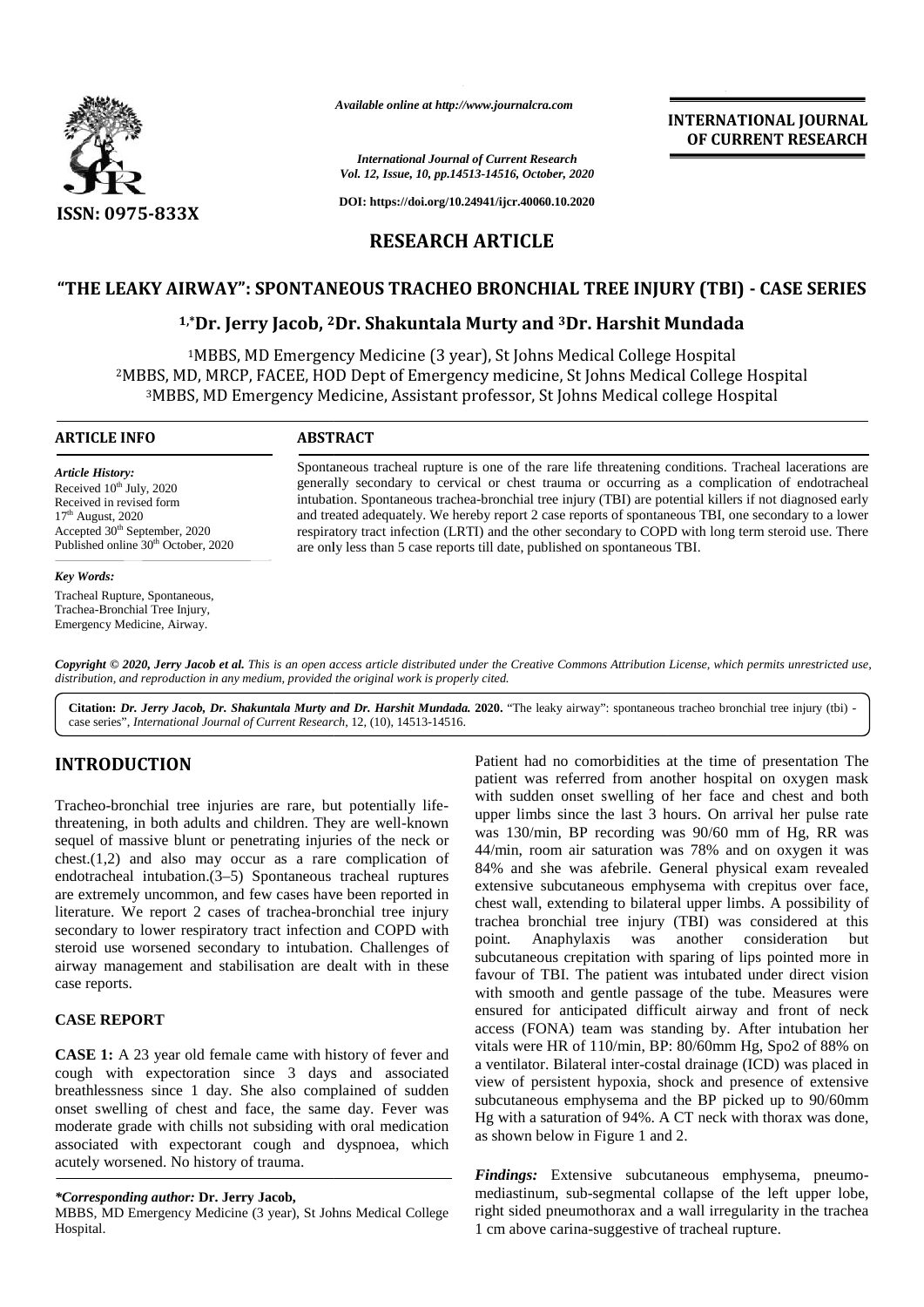

On reassessing the patient, post CT scan there was a BP drop to 80/60 mm Hg. As the patient did not improve significantly an anterior mediastinal ICD was placed by Cardio-thoracic vascular surgeon (CTVS) to decompress the heart. She improved vitally with a HR of 100/min, BP of 120/90 mm Hg and Spo2 improving to 97%. Chest x-ray with bilateral ICD and mediastinal tube as shown below in Figure 3*:* Owing to the short history she was started on oseltamivir but Bronchoscopy and lavage grew MRSA and septate fungal elements and was started on atibiotics and anti-fungal injections. Bronchoscopy revealed showing membranous lesion over the anterior aspect of trachea 1-2 cm above carina. Right main bronchus had blood clots and the left main bronchus showed nodular infiltration. Patient was managed with conservative therapy for the tracheal rent with antibiotics, anti-fungal, mechanical ventilation and inotropic support for 7 days after which she succumbed to severe sepsis.



**Our final diagnosis was:**

## **Bilateral pneumothorax and pneumomediastinum with obstructive shock s/p spontaneous TBI secondary to LRTI**

**CASE 2:** A 42 year old obese female, known case of Bronchial asthma on long term steroids presented with breathing difficulty since 1 week, worsened acutely since 3-4 hours with altered sensorium since 1 day. She was previously on inhaled steroids for a period of 10 years. On arrival airway was threatened with poor respiratory efforts on BMV with a HR of 120/min, BP of 70 mm systolic and saturation of 70% RA. Patient was started on 100% oxygen via BMV and the saturation improved to 80%. Bedside ABG showed severe respiratory and lactic acidosis with a pH of 7.021, pCO2 of 99.7 and pO2 of 70.7 and HCO3 of 22.4 with lactates of 16.

Patient was intubated in view of hypercapnoea and hypoxia with repiratory and lactic acidosis. Intubation was easy and uneventful. Post intubation vitally HR was 108/min, BP was 90/60mm Hg and sPo2 was 88%. On attempting POCUS (point of care ultrasonography) and FOCUS (focussed cardiac ultrasonography) bedside, only hyperechogenecity was visible with inability to see structures below which raised the suspicion of subcutaneous emphysema. A CT thorax was done which confirmed subcutaneous emphysema (which was missed clinically due to the obesity), posterior tracheal wall irregularity at level of T3 with air column posteriorly suggestive of tracheal injury, and bilateral pneumothorax left more than right with pneumo-mediastinum and ET tube in place as shown in Figure 4  $\&$  5 below: Therapeutically bilateral ICD was placed with improvement in the vitals. Patient was started on antibiotics, inotropic support and mechanical ventilation. However the patient succumbed to the overwhelming sepsis on day 4 of hospital stay. To conclude we had a diagnosis of Type 2 respiratory failure with bilateral pneumothorax and pneumomediastinum due to spontaneous TBI probably secondary to long term steroid use and bronchial asthma

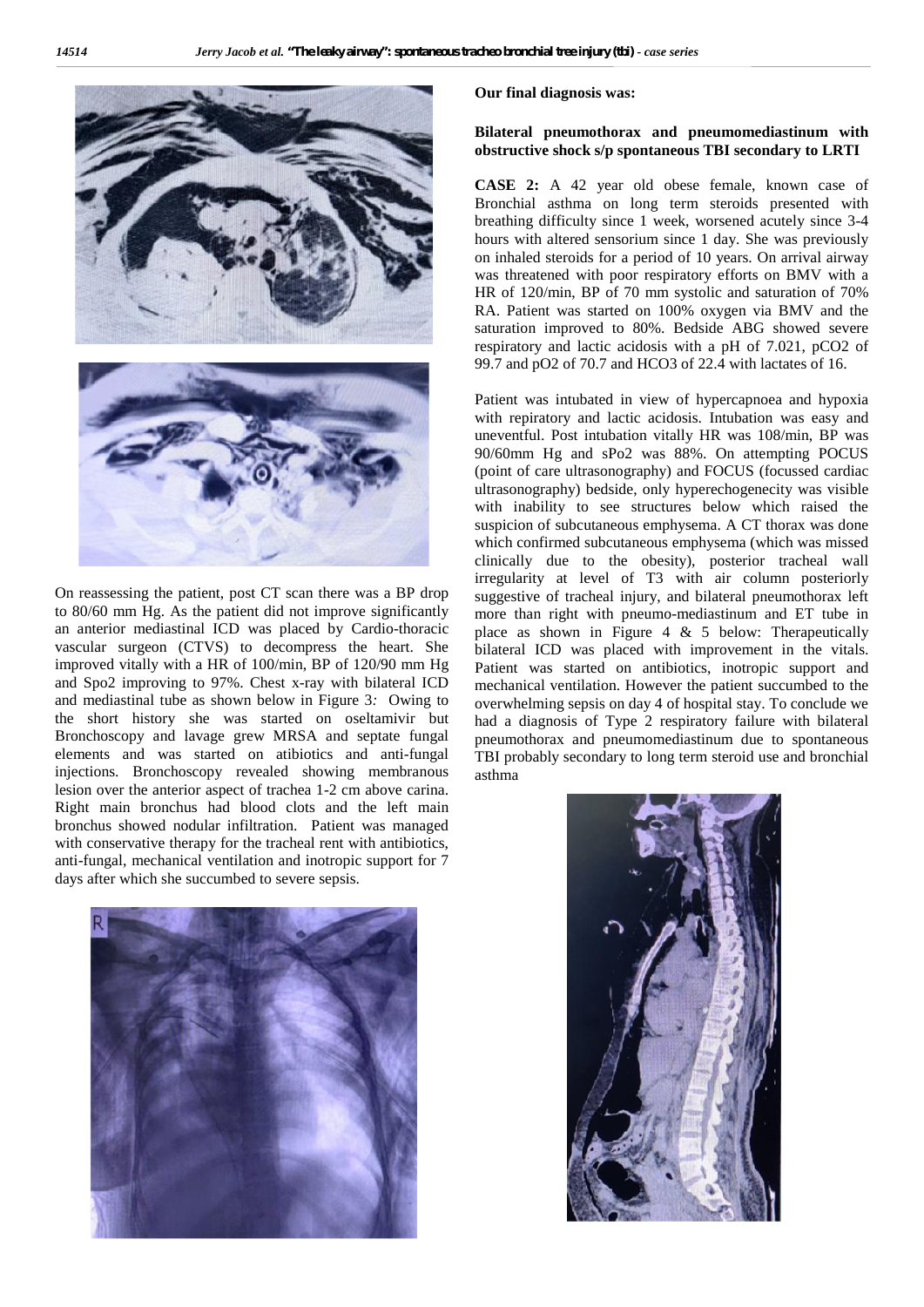

## **DISCUSSION**

Acute rupture of the trachea is a rare and life-threatening injury that may be fatal if not treated immediately. Localization of the rupture, its nature and extent, the mechanism, age and pre existing risk factors have to be considered in order to define the optimal therapeutic option (4). The causes of tracheal rupture are trauma, intubation and spontaneous. Spontaneous rupture of the trachea is an unusual condition. It occurs after sudden increase of air pressure in a weakened upper airway (3). Mediastinal and subcutaneous emphysema of sudden onset after an effort of retching or coughing is suggestive for a spontaneous tear in the membranous part of the trachea. The patient usually presents with dyspnoea, cyanosis and severe respiratory distress (5). Trauma presents with history of crushing injuries to the chest with associated paradoxical respiratory movements and subcutaneous and neck emphysema  $(4)$ .

### **Few of the causes of spontaneous TBI are mentioned below:**

- Congenital tracheal diverticulum
- Tracheal bronchus
- Tracheal distortion: Airway or mediastinal neoplasms
- $Age > 65$  y
- Female sex
- Tracheal inflammation
- Use of inhaled corticosteroids

Other important risk factors are age, poor medical history, short stature, chronic obstructive pulmonary disease, tracheomalacia (5). Also, weakness of the tracheal wall due to continuous corticosteroid treatment was reported as a possible risk factor (2-4).

**DIAGNOSIS:** Diagnosis of tracheal rupture is mainly based on clinical signs (sudden onset of the pneumomediastinum and subcutaneous emphysema of the upper thorax diffusing to the neck). It can be confirmed on X-ray chest. Pneumothorax occurs if the tracheal air leak communicates with the pleural space due to a tear of the mediastinal pleura (11). Computerised tomography with the appropriated window settings allows direct visualization of the tracheal injury in mostof the cases (9). Bronchoscopy is the gold standard toolfor measuring the size and extent of trachea-bronchial tree injuries. However small tears can be missed on bronchoscopy too (9).

**TREATMENT:** After one-look laryngoscopy, a single attempt to gently pass the endotracheal tube is made under direct vision. Standby FONA (front of neck access) team and bronchoscopy are failsafe strategies if intubation is not feasible (8,9). Surgery is the preferred treatment for patients with acute tracheal rupture (8). However conservative management is an alternative for patients unsuitable for surgery and small tears, with a reasonable chance of spontaneous sealing and uneventful recovery (8, 12, 13, 14). According to the majority of authors, early surgical repair in healthy tissues remain the therapy of choice  $(1, 2, 7, 9, 13)$ . According to Massard  $(10)$ , when deciding for conservative treatment and in case of its failure, one should be aware that a later operation is not a valuable alternative: the chances of success of a delayed repair are jeopardized by the patient's poor general condition and by local infection or inflammation (17). For small lacerations less than a centimetre, conservative treatment is the most viable option (2, 8, 12). The proposed medical treatment consists of humidified air, broad-spectrum antibiotics and chest physiotherapy. Though different approaches are mentioned about treatment modalities its up to the clinician to choose the most feasible option with securing of airway taking preference over others.

## **Conclusion**

We report two cases of trachea-bronchial tree injury, one secondary to an LRTI and the other secondary to bronchial asthma with prolonged steroid use. Both were managed conservatively as the rents were small, but both patients did not survive. Spontaneous TBI are life-threatening, under reported, rare and difficult to diagnose and has a high mortality rate.

#### **Footnotes**

There is no conflict of interests.

## **REFERENCES**

- Massard G., Rouge C., Dabbagh A., Kessler R., Hentz J. G., Roeslin N., Wihlm J. M., Morand G. 1996. Tracheobronchial lacerations after intubation and tracheostomy. Ann Thorac Surg, 61 : 1483-7.
- Marty-Ane C. H., Picard E., Jonquet O., Mary H. Membranous tracheal rupture after endotracheal intubation. Ann of Thor Surg, 1995, 60 : 1367-71.
- Regragui I. A., Fagan A. M., Natrajan K. M. Tracheal rupture after tracheal intubation. Br J Anaesthesia, 1994, 72: 705-6.
- Zettl R., Waydhas C., Biberthaler P., Lewan U., Riedl V., Duswald K. H., Ruchholtz S. 1999. Nonsurgical treatment of a severe tracheal rupture after endotracheal intubation. Crit Care Med, 27 : 661-3.
- Chen E. H., Logman Z. M., Glass P. S., Bilfinger T. V. 2001. A case of tracheal injury after emergent endotracheal intubation : a review of the literature and causalities. Anesthesia & Analgesia, 93 : 1270-1.
- Satyadas T., Nasir N., Erel E., Mudan S. S. 2003. Iatrogenic tracheal rupture : a novel approach to repair and a review of the literature. *J Trauma-Injury Infection & Crit Care*, 54 : 369-71.
- Hofmann H. S., Rettig G., Radke J., Neef H., Silber R. E. 2002. Iatrogenic ruptures of the tracheobronchial tree. Eur J CardioThor Surg, 21 : 649-52.
- Borasio P., Ardissone F., Chiampo G. 1997. Post-intubation tracheal rupture. A report on ten cases. *Eur J Cardio-Thor Surg*, 12 : 98- 100.